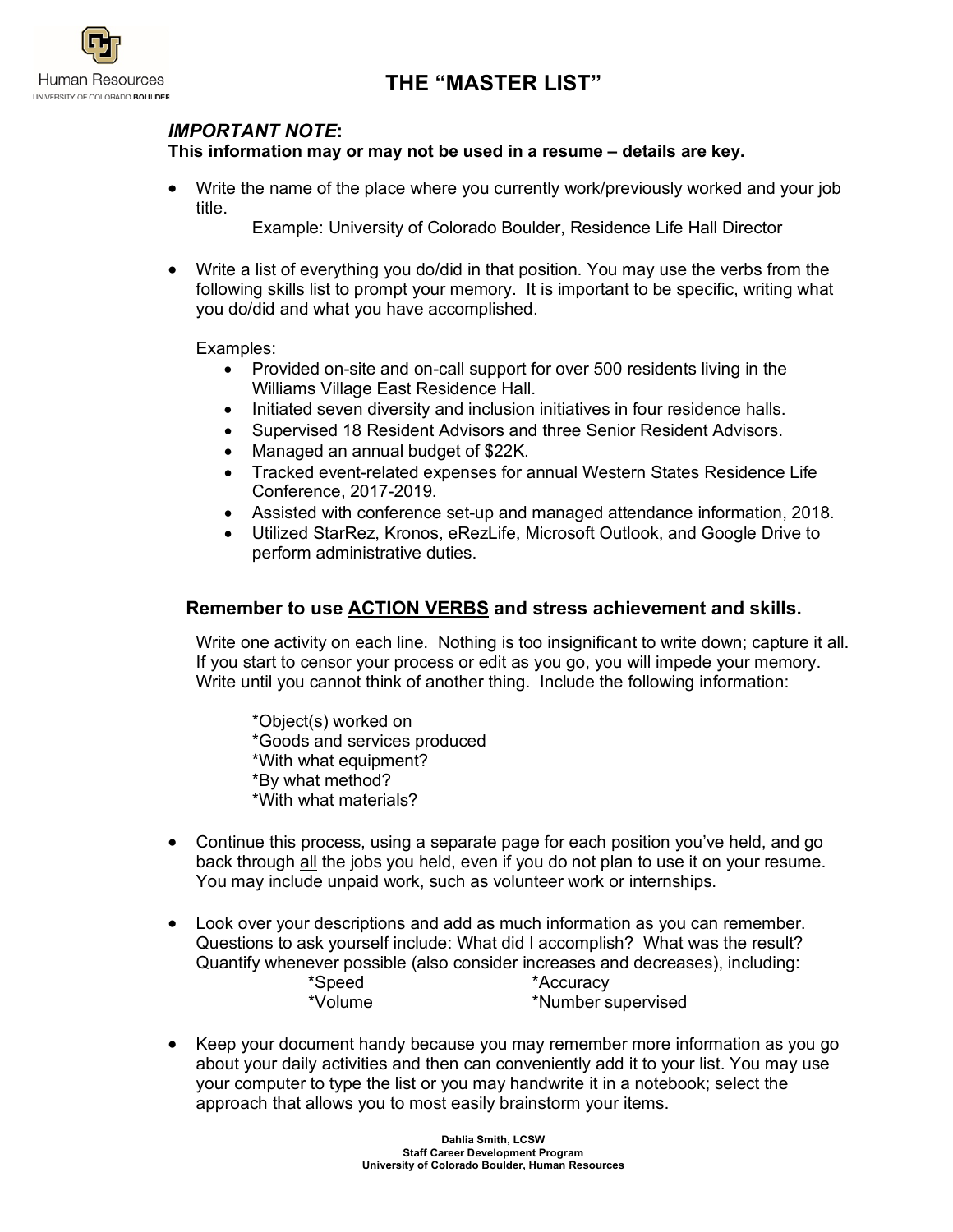# **ACTION VERBS**

### **ADMINISTRATIVE SKILLS CLERICAL SKILLS COMMUNICATION SKILLS**

Administered **Coordinated** Dealt Designed Enlisted Established Evaluated Intercepted Interviewed Managed Mediated Negotiated Ordered **Organized Participated** Prepared Planned Provided Reviewed Selected Supervised Updated

Approved Arranged **Catalogued** Classified Collected **Compiled** Dispatched Executed Filed **Generated** Implemented Inspected Monitored **Operated** Prepared Processed Purchased Recorded Retrieved **Screened** Specified **Systematized Tabulated** Typed Validated

Addressed **Arranged Authored Contracted Consulted** Corresponded Created Developed **Directed** Drafted Edited Enlisted Formulated Handled Helped Influenced Interpreted Interviewed Led Lectured Manipulated Mediated Merged **Motivated** 

Negotiated **Obtained** Persuaded Reasoned Reconciled Recruited Sold Spoke **Wrote** Read

### **COUNSELING SKILLS CREATIVE SKILLS FINANCIAL SKILLS**

Assessed **Clarified** Coached Counseled **Demonstrated Diagnosed** Educated **Encouraged** Expedited Facilitated Familiarized Guided Interpreted Motivated **Observed** Referred **Rehabilitated** Represented **Stimulated** 

Abstracted Acted Adapted **Conceived Conceptualized** Created Designed Developed **Directed** Established **Expanded** Fashioned Founded **Generated** Illustrated Imagined Implemented Initiated Innovated Instituted Integrated Introduced

Invented Launched Opened **Originated** Painted Perceived Performed Planned Promoted Produced **Revitalized** Set Up Shaped Shared Synthesized Visualized **Wrote** 

Administered Allocated Analyzed Appraised Audited **Budgeted Calculated Compared Computed** Detailed Developed **Estimated** Forecasted Kept records Kept books Managed Planned Researched Recorded Reconciled Solved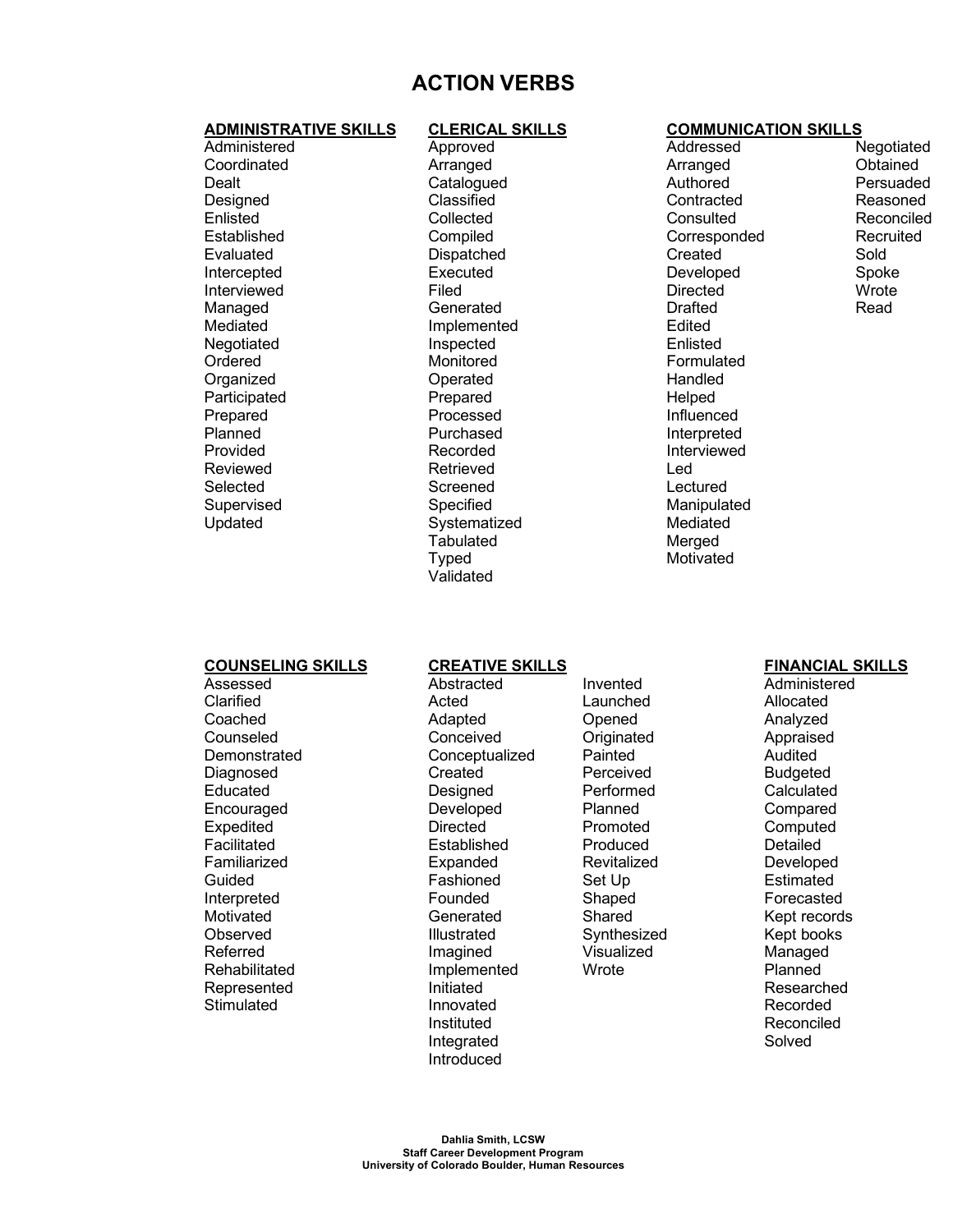# **ACTION VERBS (continued)**

Approved Arranged Classified Collated Compared Copied **Collected Compiled Defined** Dispatched Enforced Executed Facilitated Followed through Gathered Implemented Inspected Investigated Judged Managed time Met deadlines Operated **Organized** Pinpointed Processed Purchased

Recorded Responded Researched Retained Retrieved **Selected Structured** Systematized **Tabulated** Validated

### **DETAIL SKILLS DEVELOPMENT SKILLS HELPING SKILLS**

Analyzed Applied **Catalogued Compiled Conceived Coordinated** Created **Designed** Developed Effected Engaged Established Formulated Founded **Gathered** Influenced Implemented Initiated Instituted **Maintained** Prepared Researched **Selected Structured** Supported Surveyed Updated

Adjusted Advised Assisted **Attended Alleviated Brought** Cared for Carried out **Consulted Directed** Empowered Enlisted Guided Listened Monitored Notified **Observed** Performed Referred Related Rendered Serviced Spoke **Supported** Understood

## **MANAGEMENT SKILLS MANUAL SKILLS RESEARCH SKILLS**

Administered Analyzed Assigned **Conducted Contracted Controlled Coordinated Demonstrated Delegated** Developed **Directed** Effected Evaluated Executed Fired Guided **Hired** Instructed Led Managed

Monitored Ordered **Organized Oversaw** Participated Persuaded Planned Prioritized Produced **Projected** Promoted Proposed Provided Recommended Reviewed **Scheduled Strategized** Supervised Trained

Assembled Bent Bound Built **Controlled Cut Drilled Drove** Fed Ground Handled Inspected Lifted Maintained Moved Operated Prepared Pulled Punched Set up **Shipped Tended** 

**Clarified Collected Critiqued Decided** Diagnosed Examined Extracted Extrapolated Evaluated **Gathered** Inspected Interpreted Interviewed Investigated **Organized Perceived** Reviewed Surveyed Synthesized **Wrote**